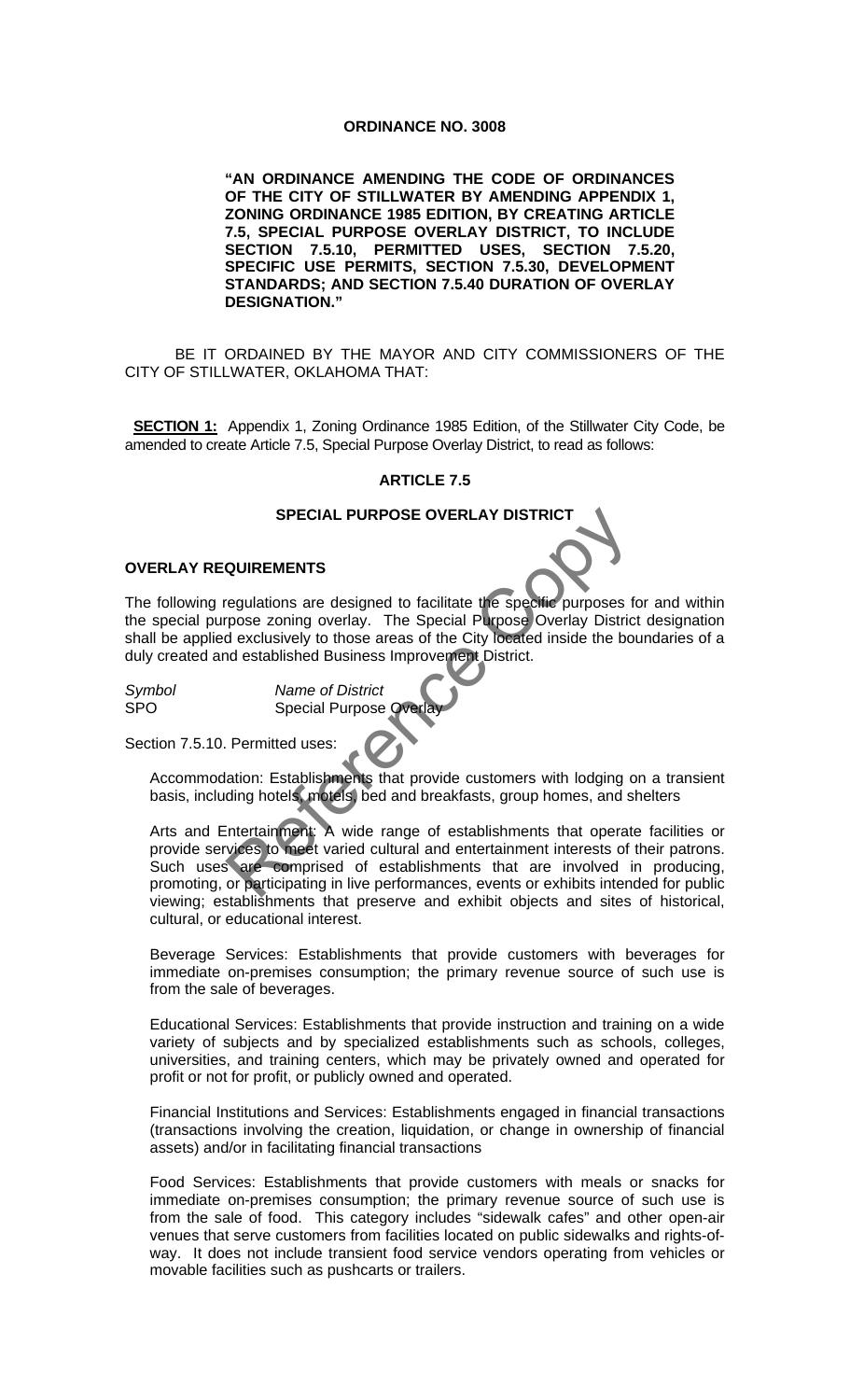Health Care and Social Assistance: Establishments providing health care and social assistance for individuals on a continuum starting with those establishments providing medical care exclusively, continuing with those providing health care and social assistance, and finally with those providing only social assistance; includes nursing and residential care facilities, ambulatory surgical care facilities, and hospitals.

Information: Establishments engaged in printing and publishing industries and in telecommunications.

Mixed Use: One or more dwelling units located, in the rear or upper floors, in a building wherein the first floor is occupied primarily by a commercial use at the building front/storefront, provided such commercial use is permitted in the primary zoning district.

Personal and Laundry Services (excluding industrial laundering services): Establishments engaged in personal and/or laundry services such as health and beauty parlors, massage parlors, and dry-cleaning

Professional and Administrative Offices and Services: Establishments that specialize in providing professional, scientific, administrative, management, employment, real estate, or technical activities or services.

Retail Trade: Establishments engaged in retailing merchandise, generally without transformation and rendering services incidental to the sale of merchandise; organized to sell merchandise in small quantities to the general public with extensive displays of merchandise and utilizing mass-media advertising to attract customers.

Public Administration and Services: Federal, state and local government agencies that administer, oversee, and manage public programs and have executive, legislative, and/or judicial authority over other institutions within a designated jurisdiction. This category includes police and fire services.

### Section 7.5.20. Specific Use Permits:

Miscellaneous: Establishments engaged in activities or services not permitted in the overlay as a matter of right, such as, but not limited to churches, advocacy services, package delivery services, funeral homes, mortuaries, and death care services, pet care services, animal keeping and veterinary services, photofinishing services, and drive-in or drive-through food service establishments. ie: Establishments engaged in retailing merchandise, gene<br>ion and rendering services incidental to the sale of r<br>o sell merchandise in small quantities to the general public w<br>merchandise and utilizing mass-media advertisi

Section 7.5.30. Development Standards.

- (1) At least ten percent (10%) of a building face along an exterior property line abutting a public street (excluding a public alley) must be on the property line and none of the building face shall be more than fifteen feet (15') from a property line abutting a public street. This standard shall not apply to any remodel of a building whenever there is no external structural alteration.
- (2) Metal facades are prohibited.
- (3) Renovation or alteration of existing buildings shall comply with the Stillwater Existing Buildings Code; new construction shall comply with the International Residential Code and International Building Code as adopted and modified by the City of Stillwater.
- (4) Landscaping is permitted in the right-of-way throughout the district. Alternative treatments including, but not limited to, flower pots or hanging baskets, movable planters, sculptures, canopies, brick pavers or tile walkways, murals, commercial scale benches and trash receptacle, or water features are identified as acceptable landscape (hardscape) features and recognized as acceptable substitutes to existing landscaping standards. Such hardscape features shall be indicated on any site plan required by existing codes.
- (5) Minimum Lot Size: None
- (6) Maximum Height Requirement: None
- (7) Signs: Signs may be mounted or painted on a building below the roof parapet. Signs may also be painted or otherwise placed on storefront windows, provided that any such sign does not exceed fifty percent (50%) coverage of the total window space per wall. No more than one (1) sign per lot or parcel shall be allowed. "Off-site" advertising is permitted provided that no such signage shall